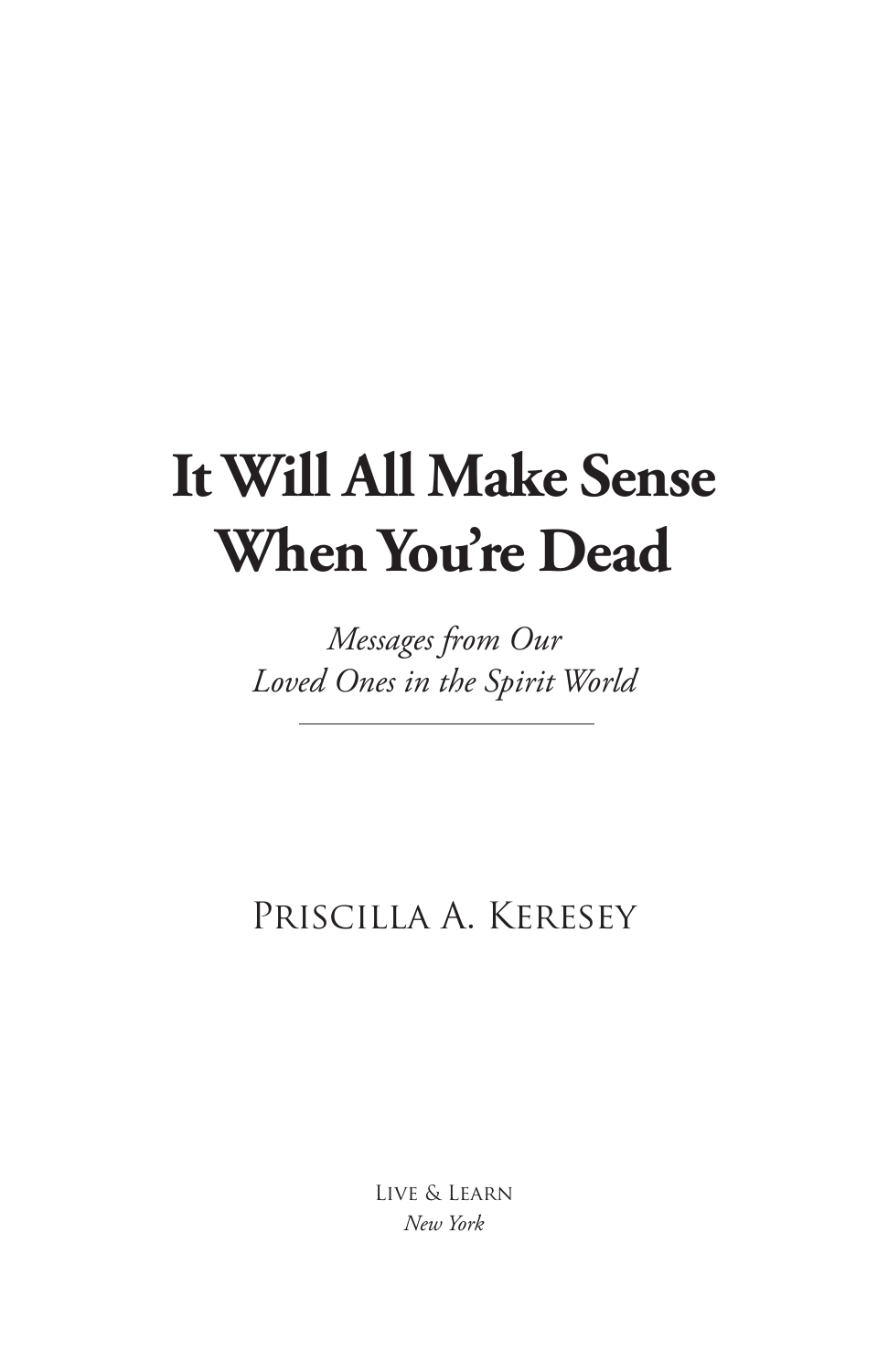Copyright ©2011 Priscilla A. Keresey

All rights reserved. No part of this book may be reproduced or transmitted in any form or by any means, electronic or mechanical, including photocopying, recording, or by any information storage and retrieval system, without written permission from the author, except for the inclusion of brief quotations in a review.

*Published By* Live & Learn P.O. Box 226 Putnam Valley, NY 10579

Orders: www.liveandlearnguides.com

ISBN: 978-0-578-09366-6

Printed in the United States of America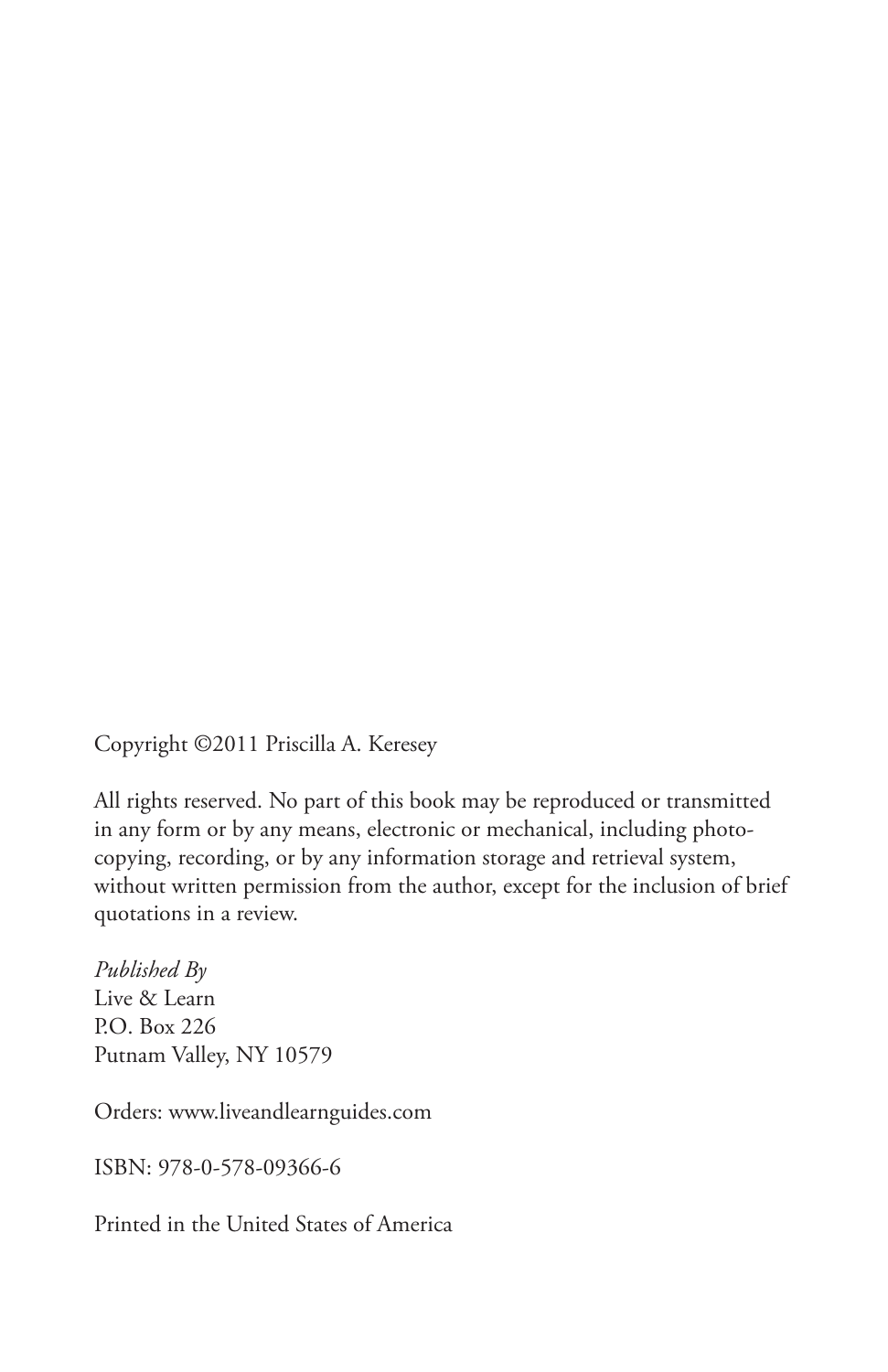# *For Jefe*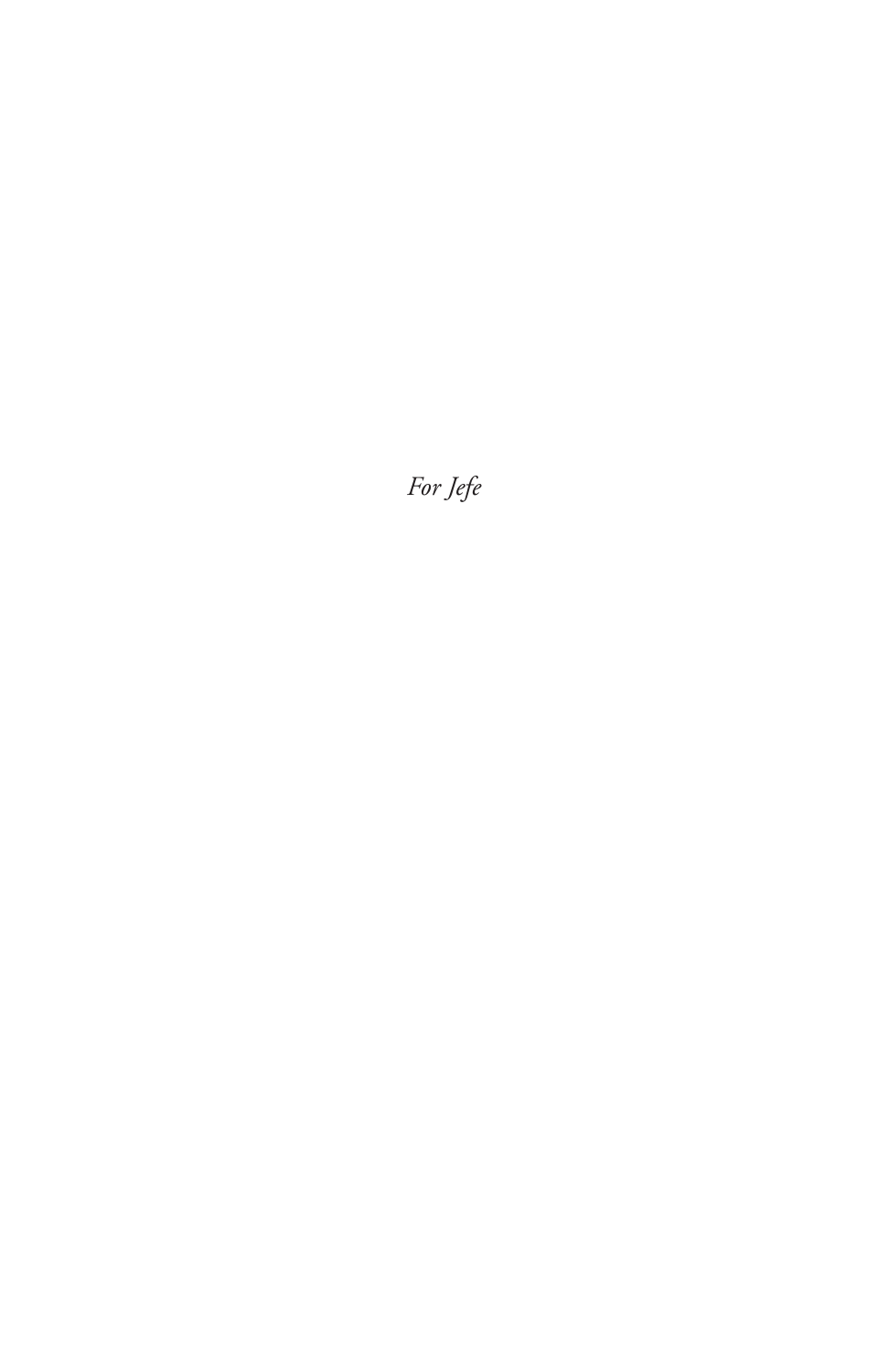*We give our loved ones back to God.* And just as He first gave them to us and did not lose them in the giving, *so we have not lost them in returning them to Him. For life is eternal. Love is immortal. Death is only a horizon and a horizon is nothing but the limit of our earthly sight.* -Author Unknown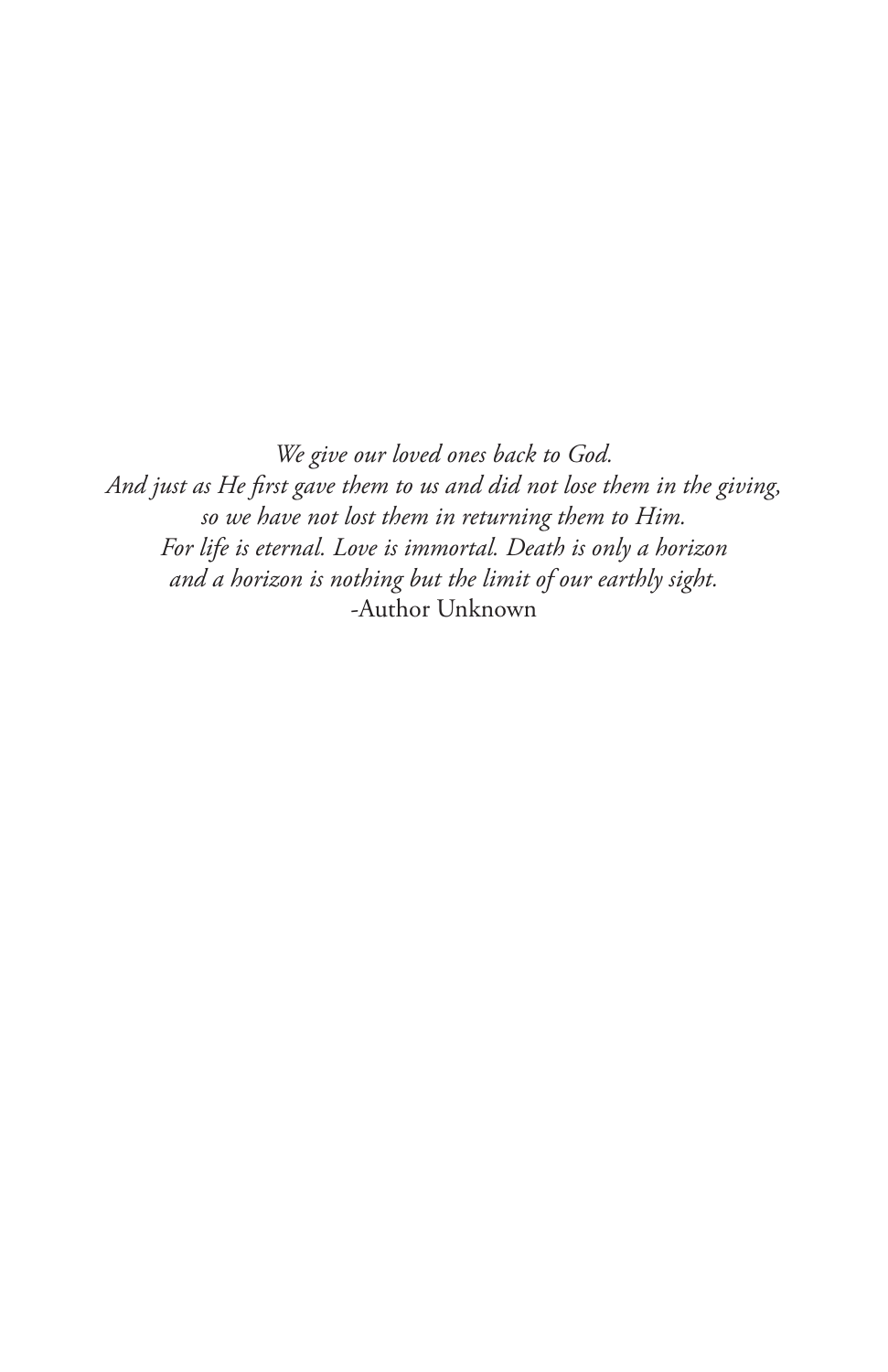## **TABLE OF CONTENTS**

| Introduction                                                                                                                                                                              | хi<br>xiii<br>xvii                                                                      |
|-------------------------------------------------------------------------------------------------------------------------------------------------------------------------------------------|-----------------------------------------------------------------------------------------|
| <b>THE BEGINNING</b><br>Gift or Skill?                                                                                                                                                    | 22<br>29                                                                                |
| <b>COMMON QUESTIONS</b><br>Do You Have To Believe To Get A Message?<br>Are They Always Around Us, Watching?<br>Do Spirit People Really Exist?<br>How Can You Tell If A Medium Is Ethical? | 44<br>54<br>59<br>63<br>68                                                              |
| What About Evil Spirits?                                                                                                                                                                  | 74                                                                                      |
| <b>SPIRIT PEOPLE &amp; THEIR WORLD</b><br>Where Are They?<br>Are They Truly All Right Where They Are?<br>Will They Ever Come Back?                                                        | 80<br>90<br>104                                                                         |
| <b>MESSAGES FROM THE OTHER SIDE</b>                                                                                                                                                       |                                                                                         |
| The Message Circle<br><b>Fetal Spirits</b><br>Children and Teenagers<br>Suicide<br>How The Spirit Goes Out<br>Channeling Spirit Communication                                             | 118<br>125<br>129<br>132<br>136<br>156                                                  |
| <b>LESSONS IN SPIRIT COMMUNICATION</b><br>If You Are Going For A Reading<br>Developing Your Own Skills<br><b>Exercises and Guided Meditations</b><br>What's Next?<br>Resources            | 160<br>167<br>177<br>193<br>197                                                         |
|                                                                                                                                                                                           | Glossary of Terms<br>How Do We Communicate With Spirits?<br>Isn't It Just Mind Reading? |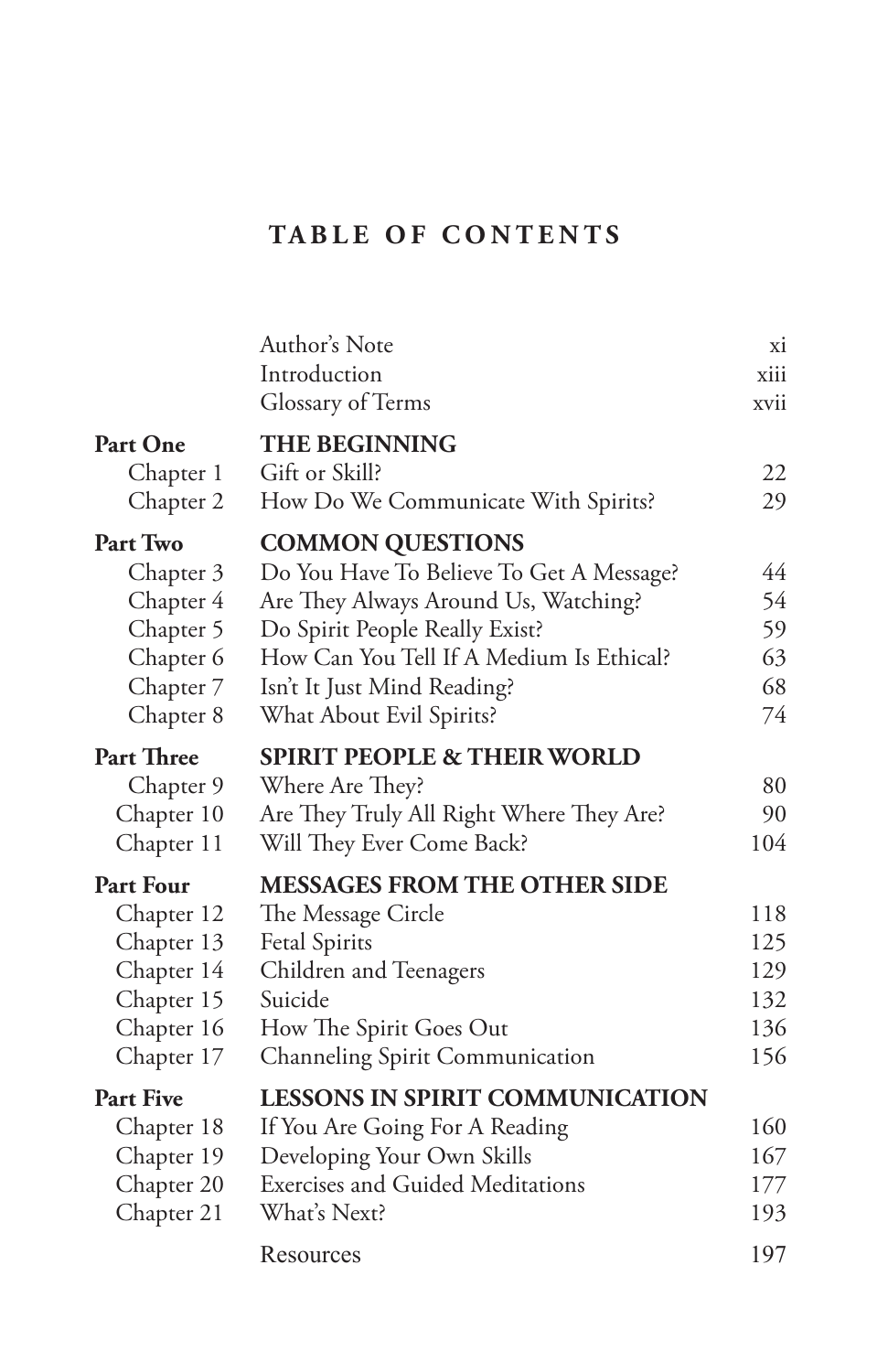### **AUTHOR'S NOTE**

The individual experiences recounted in this book are true. However, names and other descriptive details have been changed to protect the identities of people involved. Sentences, phrases, and dialogues in quotes have been taken directly from notes or recordings of actual readings or message circles I've conducted. Most of the dialogues quoted here are verbatim, though some quotes have been edited for clarity only.

Mediumship is the art of translation. When speaking for a spirit person, I may adjust or correct something I've already begun to say. I may repeat myself until I'm satisfied that I have delivered the spirit's message accurately. To illustrate this, I've retained the repetitive or run-on style of dialogue in one or two instances.

Spirit people, mediums, and clients are equally represented by both genders. To that end, I switch pronouns freely throughout this book.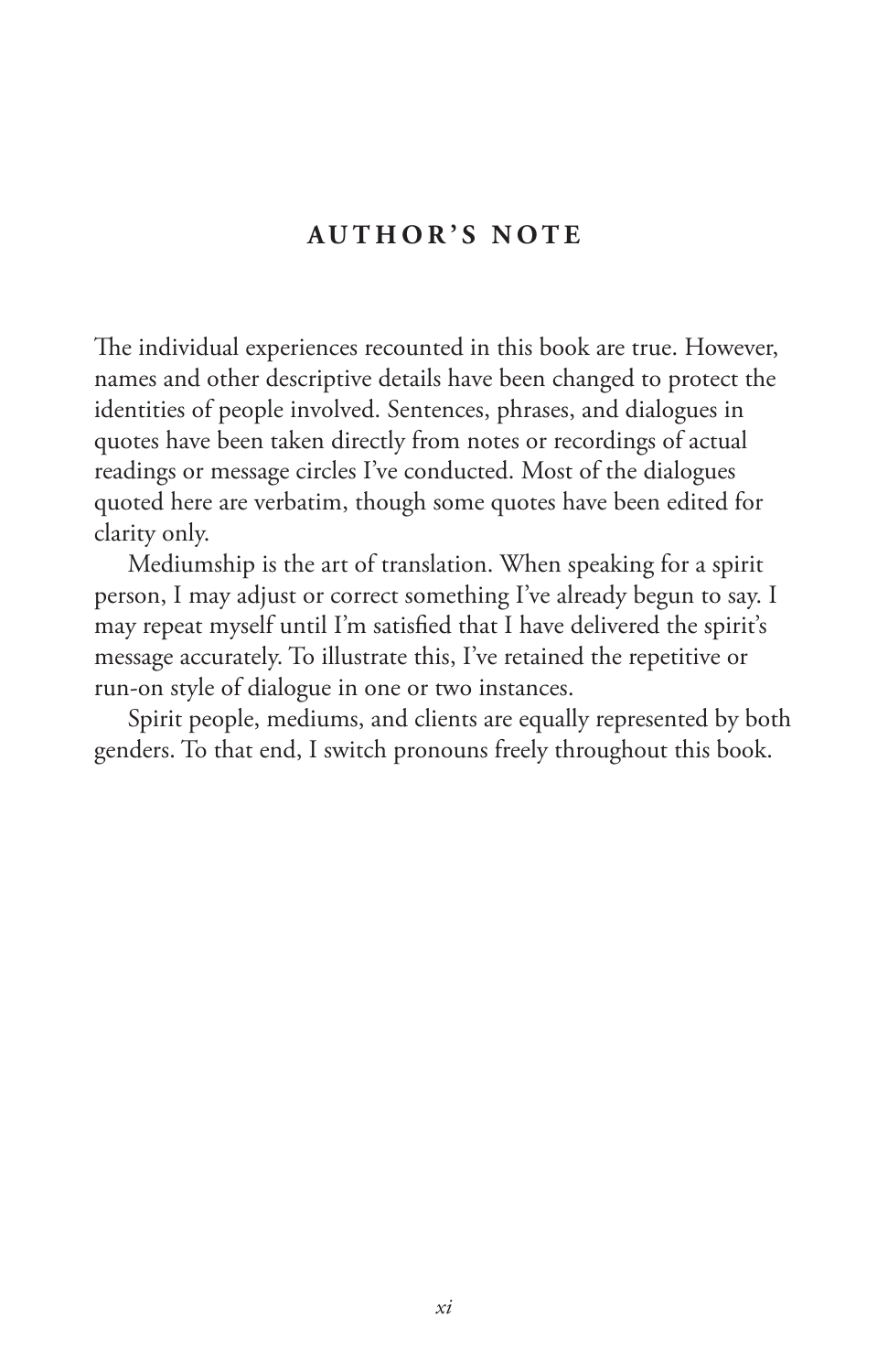#### **INTRODUCTION**

I keep seeing an octopus on the inside surface of my closed eyelids, and it just won't go away. It appears sideways, head on the left and tentacles all stretched to my right, just floating there.

I ignore it and keep talking to my client, who is paying \$150 for a private hour with me. Sue, who will become quite a gifted psychic medium herself in the next few years, is sitting eagerly on the edge of her chair across from me. When I open my eyes, I see that *her* eyes are glued to my lips, as if she's willing them to form the words she's been waiting to hear.

We're talking about her minister grandfather, long dead. He's here in the room with us, in my awareness anyway, offering a kind of spiritual support. His wife joins him, followed by Sue's mother. They all show me such specific details of their identity that Sue is satisfied I'm not just making the whole thing up. Despite some sadness and trauma in her youth, Sue and the spirit people are having a pretty happy reunion.

And yet, this octopus.

It hovers here, overlaying the whole transparent group of spirit people. My experience tells me that psychic impressions and spirit communications are defined in part by their persistence. My experience also tells me that ninety percent of all the impressions that come through are symbolic, and it's part of my job as a medium to decode the symbol and translate it to the client.

Let's say a client asks me to shed some light on a career change he's contemplating. In response, I get the impression—through clairvoyance—of a record going around and around on a turntable. Because most of the time the impressions I get are symbolic, I wait for a moment to see what sort of feeling this turntable evokes in me. By concentrating on this turntable, I may soon become aware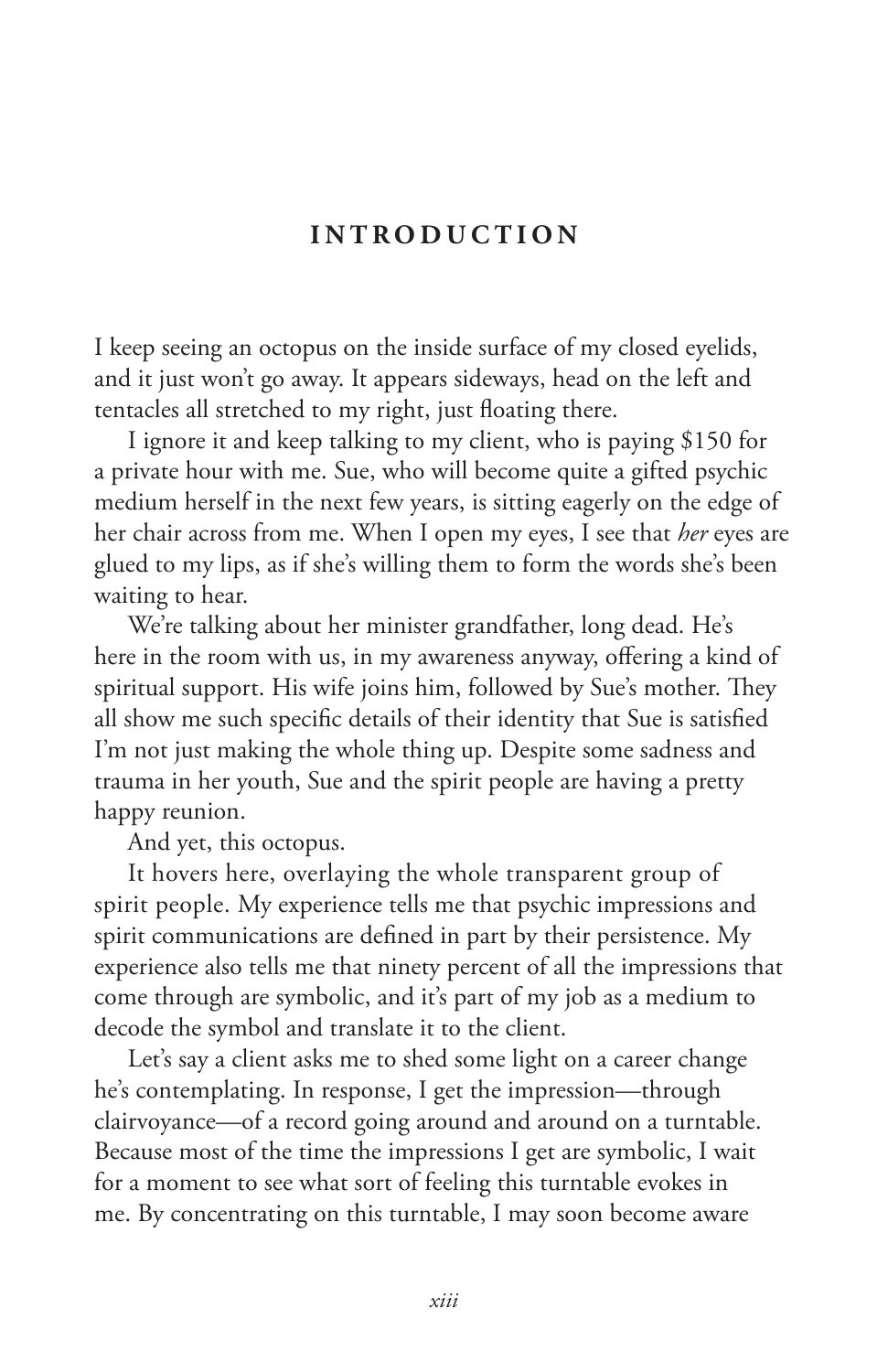of the feeling of just going around in circles, of treading the same old ground, and of going nowhere forward. When I feel that my internal interpretation of the symbol is complete, I would say to that client something like, "If you change careers I feel that you won't be addressing the feeling of being on a treadmill. I feel that in a short time you'll be going around the same issues all over again."

If I should concentrate on the turntable in my mind, wait for a feeling, and get nothing, then I assume the turntable is meant to be literal and not symbolic. I may say to the client something like, "I see a venture into music or recording."

For forty-five minutes of my reading with Sue, I've been aware of this octopus and have been waiting for the next part, the feeling it evokes, so I can put it into words for my client. And I get... nothing. No feeling, just octopus.

I continue to ignore it, knowing eventually I will have some sort of feeling about this creature overlaying everything that's coming through. I mean, it *has to be* symbolic, right? I know Sue isn't a marine biologist, or an exotic veterinarian. She's a stay-at-home-mom for heaven's sake. What the heck would a literal octopus be doing in her reading?

I try to force myself to attach a feeling to it. Maybe she's feeling like lots of hands are pulling her in different directions. She has four kids, so that's possible, isn't it? Maybe she's in deep water, over her head. Oh God, maybe she has a brain tumor or something! Yet every time I try to feel one of these interpretations, it seems to slide right off.

Finally, because we're running out of time and I'm nearly breathless with curiosity, I say to Sue, "I don't know what this is, but I'm just going to tell you what I see. Maybe together we can make sense of this."

(My teachers would kill me for breaking a cardinal rule of readings. Never, never, never leave it up to the client to interpret the symbols!).

"I see, oh gosh, I'm sorry. I see, um—jeez, I'm so embarrassed*—*I see an octopus."

Well, you would have thought I'd just informed Sue she'd won the lottery and would never have to work another day in her life. She shoots up out of her chair, pen and notebook flying, she's shouting, crying, laughing and hugging me all at once. And there I am, feeling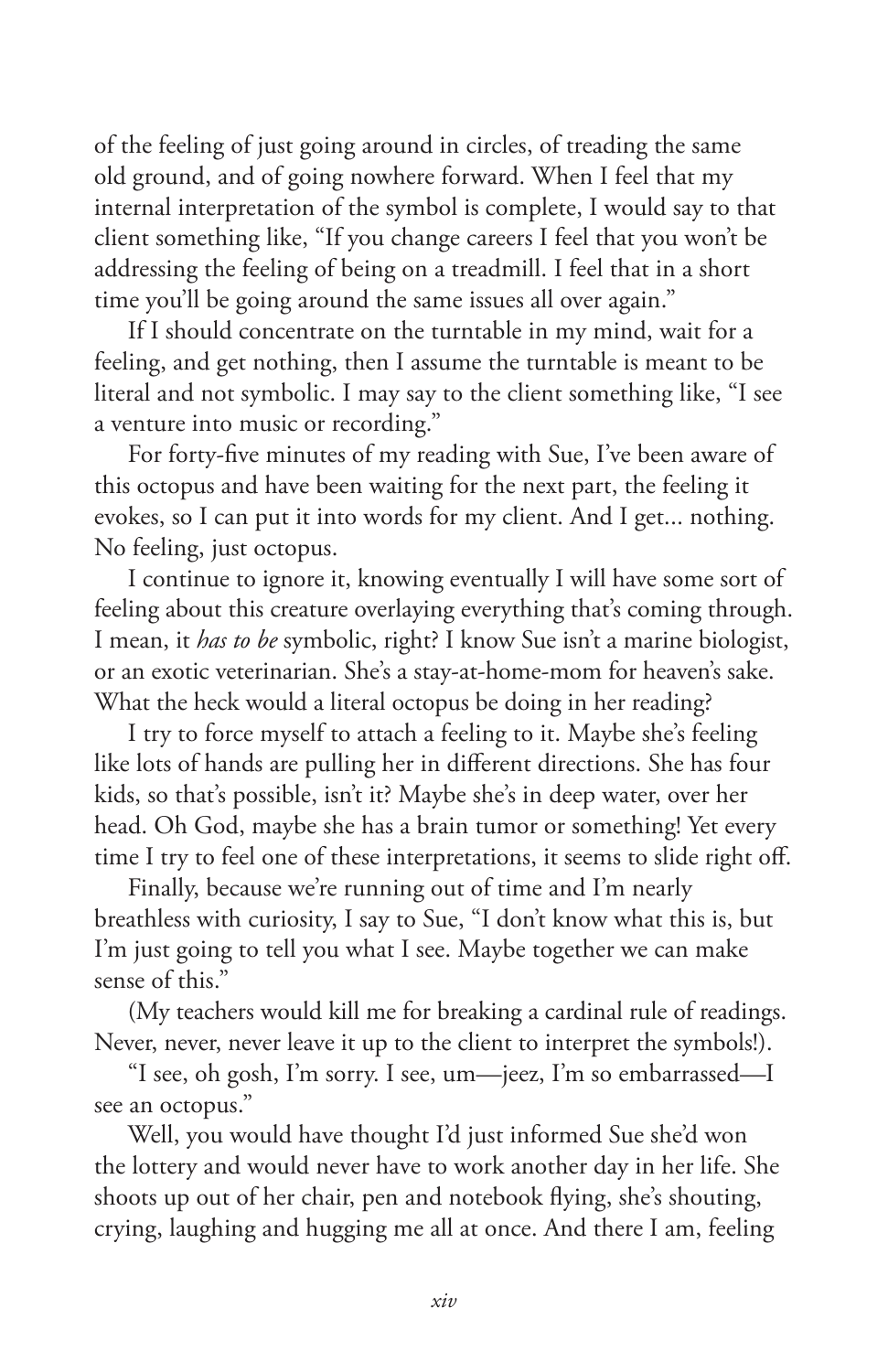awfully proud of myself and acting like I knew this would happen all along. At the same time I'm thinking, "Spit it out lady, what the heck does this mean to you?"

It turns out her former fiancé had passed away before their wedding. His name was Jacobus, and she had lovingly nicknamed him Octopus.

With her validation, a whole flood of new information and messages come through, and another satisfied customer leaves my office. I make a promise to myself that in the future I will not wait, but I will say *exactly* what comes through.

That was years ago, but to this day I still find myself letting rational thought leak into my readings. At a message circle just last week I kept seeing a butterfly over the guest to my left. She and her family were enjoying a visit from her sister in spirit, who had passed from uterine cancer. Every guest had received a unique message, with deeply personal details. It was the kind of wonderful event where it seems everyone, for a moment anyway, truly believes that death isn't real, and that they're really all together again. Maybe they'll doubt their experience later on at home, but for now there is a genuine connection in the present moment.

The butterfly evoked no feeling in me during the circle, so I recognized the need for a literal interpretation. My conscious mind was arguing with me, however: *A butterfly? Come on, is that the best you can do? If you say that you'll sound just like those fake New Age mediums*  who wax poetic about the eternal nature of love and offer vague, abstract *"messages" from who-could-ever-prove-it Native American spirit guides.* 

So I said nothing. After the circle was over we were all chatting, and the subject of childhood nicknames came up. Guess what? The guest to my left had been dubbed "Butterfly" by her dead sister. Part of me wanted to leap up and say, "I saw that! She had that all around you!" But no one has faith in a medium who tells you she sees what you already told her.

Once again I vowed to myself and the spirit people, "I promise I will say exactly what you impress on me."

And boy, have they been impressing me to write this book!

What follows is a story of how my mediumship career unfolded. The patience and persistence of my own and my clients' spirit people have